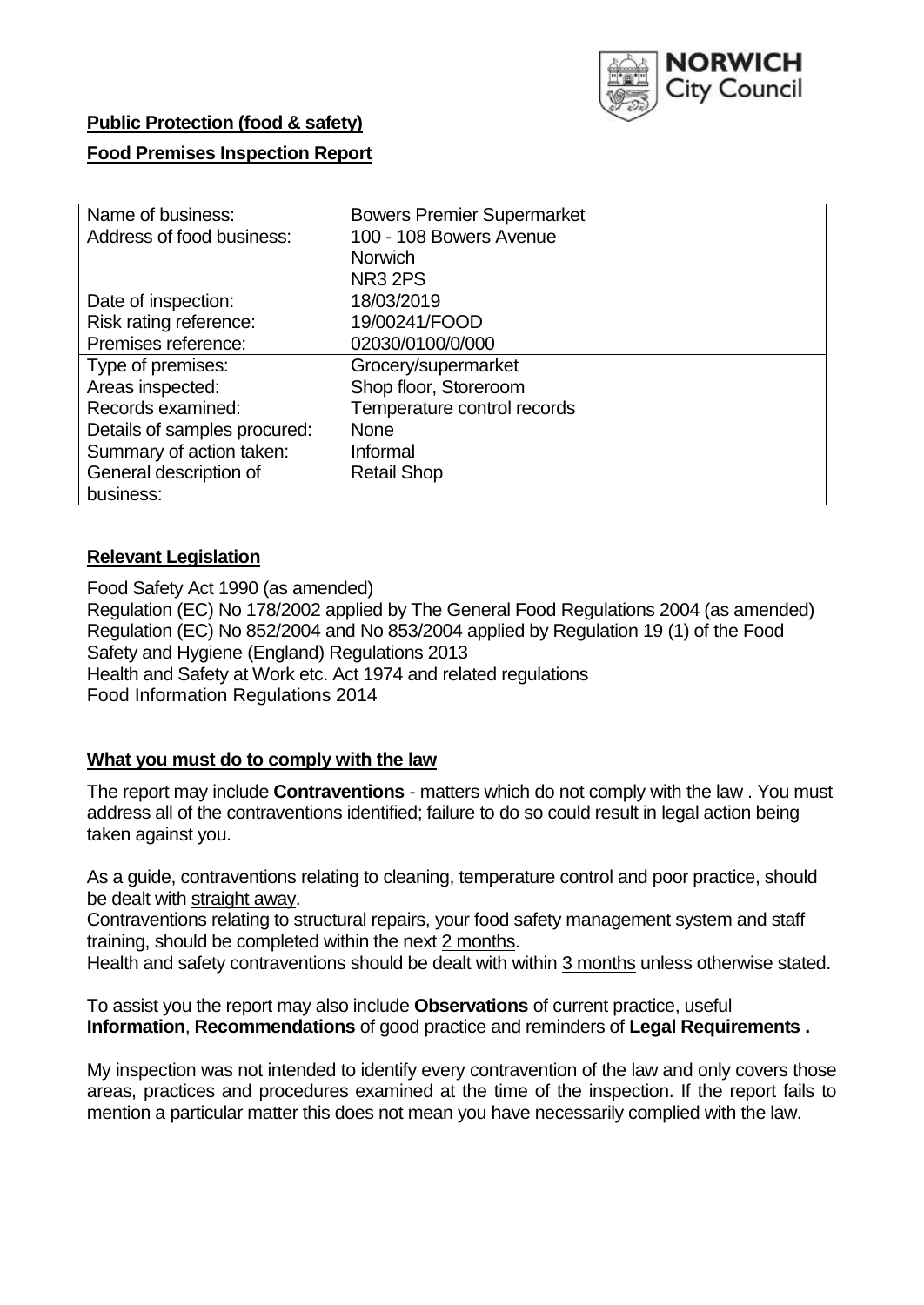# **FOOD SAFETY**

### **How we calculate your Food Hygiene Rating:**

The food safety section has been divided into the three areas which you are scored against for the hygiene rating: 1. food hygiene and safety procedures, 2. structural requirements and 3. confidence in management/control procedures. Each section begins with a summary of what was observed and the score you have been given. Details of how these scores combine to produce your overall food hygiene rating are shown in the table.

| <b>Compliance Area</b>                     |          |                |          | <b>You Score</b> |               |    |           |                 |          |  |  |
|--------------------------------------------|----------|----------------|----------|------------------|---------------|----|-----------|-----------------|----------|--|--|
| Food Hygiene and Safety                    |          |                |          | $\Omega$         | 5             | 10 | 15        | 20              | 25       |  |  |
| <b>Structure and Cleaning</b>              |          |                | $\Omega$ | 5                | 10            | 15 | 20        | 25              |          |  |  |
| Confidence in management & control systems |          |                | $\Omega$ | 5                | 10            | 15 | 20        | 30 <sub>1</sub> |          |  |  |
|                                            |          |                |          |                  |               |    |           |                 |          |  |  |
| <b>Your Total score</b>                    | $0 - 15$ | 20             |          | $25 - 30$        | $35 - 40$     |    | $45 - 50$ |                 | > 50     |  |  |
| <b>Your Worst score</b>                    | 5        | 10             |          | 10               | 15            |    | 20        |                 |          |  |  |
|                                            |          |                |          |                  |               |    |           |                 |          |  |  |
| <b>Your Rating is</b>                      | 5.       | $\overline{4}$ |          | 3                | $\mathcal{P}$ |    |           |                 | $\Omega$ |  |  |

Your Food Hygiene Rating is 3 - a generally satisfactory standard

# **1. Food Hygiene and Safety**

Food hygiene standards are generally satisfactory and maintained. There is evidence of some non-compliance with legal requirements. Some lapses are evident however generally you have satisfactory food handling practices and procedures and adequate control measures to prevent cross-contamination are in place. The contraventions require your attention; although not critical to food safety they may become so if not addressed. **(Score 10)**

000300

## Contamination risks

**Contravention** The following exposed food to the general risk of cross-contamination with bacteria or allergens or its physical contamination with dirt, foreign objects or chemicals:

 non pre-packed sweets, stored on the shelf in front of the counter were left uncovered.

**Legal Requirement** At all stages of production, processing and distribution, food must be protected from any contamination likely to render it unfit for human consumption, injurious to health or contaminated in such a way that it would be unreasonable to expect it to be consumed in that state.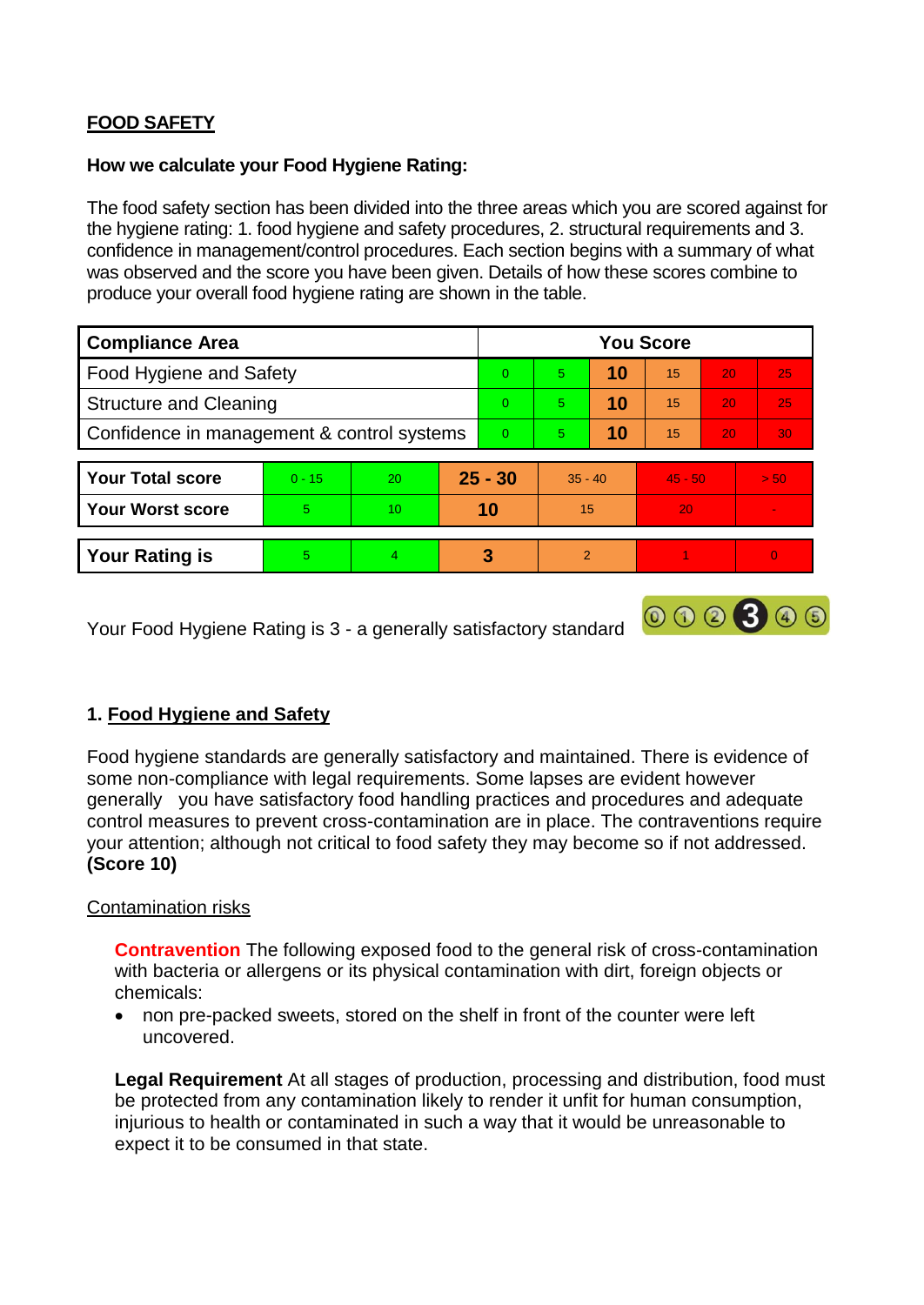#### Hand-washing

**Contravention** The following indicated that hand-washing was not suitably managed:

- there was no hot water to the wash hand basin
- no soap was available
- no means for hygienically drying hands was available
- wash hand basin was leaking

**Legal Requirement** Wash hand basins must be provided with hot and cold running water and suitable drainage; soap and a hygenic way to dry hands.

## Temperature Control

**Observation** I was pleased to see you were able to limit bacterial growth and/or survival by applying appropriate temperature controls at points critical to food safety and that you were monitoring temperatures.

#### Poor Practices

**Contravention** The following matters represented poor practice and if allowed to continue may cause food to become contaminated or lead to its deterioration:

bottles and cans were stored on the floor in the stockroom.

# **2. Structure and Cleaning**

The structure facilities and standard of cleaning and maintenance are of a generally satisfactory standard but there are some repairs and/or improvements which are required in order for you to comply with the law. Pest control and waste disposal provisions are adequate. The contraventions require your attention; although not critical to food safety they may become so if not addressed. **(Score 10)**

## Cleaning of Structure

**Contravention** The following items were dirty and require more frequent and thorough cleaning:

- behind and under equipment
- high level cleaning
- hand contact surfaces such as light swiches and door handles
- wall behind the counter

**Contravention** The following items could not be effectively cleaned and must be covered or made non-absorbent:

uncovered fan to the 'walls' ice-cream freezer by the counter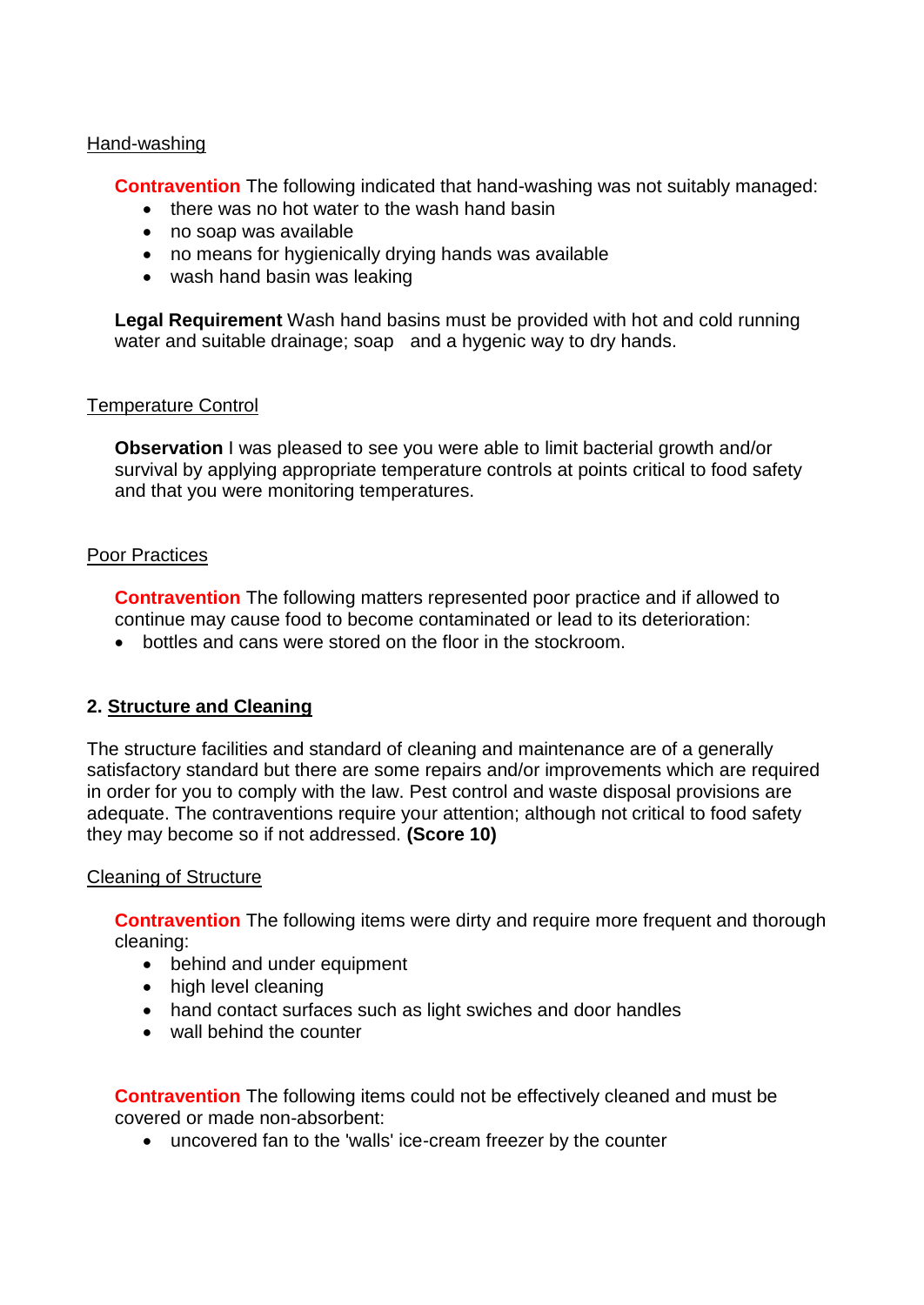## Cleaning of Equipment and Food Contact Surfaces

**Contravention** The following items are dirty and must be cleaned:

- interior of the drink fridge
- interior corners/edges of the chest freezers

## **Maintenance**

**Contravention** The following had not been suitably maintained and must be repaired or replaced:

- floor surfaces especially the one behind the counter
- missing ceiling panels
- flaking paint on the walls
- flaking paint on the shelves in the drink fridge
- leaking wash hand basin in WC

#### Facilities and Structural provision

**Contravention** The following facilities were inadequate and must be improved:

• no hot water to the wash hand basin

## Pest Control

**Contravention** The front, double door was ill fitting allowing pests access to the premises. The door or frame must be adapted to prevent access.

**Legal Requirement** The layout, design, construction, siting and size of food premises must permit good food hygiene practices, including protection against pests.

## **3. Confidence in Management**

There are generally satisfactory food safety controls in place although there is evidence of some non-compliance with the law. The contraventions require your attention; although not critical to food safety they may become so if not addressed. **(Score 10)**

## Type of Food Safety Management System Required

**Contravention** You are a low risk business and do not have a food safety management system or what you have in place is not suitable given the food risks associated with your business. You still require a minimum amount of documentation. This might include your hygiene rules, pest control reports, a staff illness and exclusion policy, a cleaning schedule, date coding, temperature checks of display chillers, and handover diary etc.: